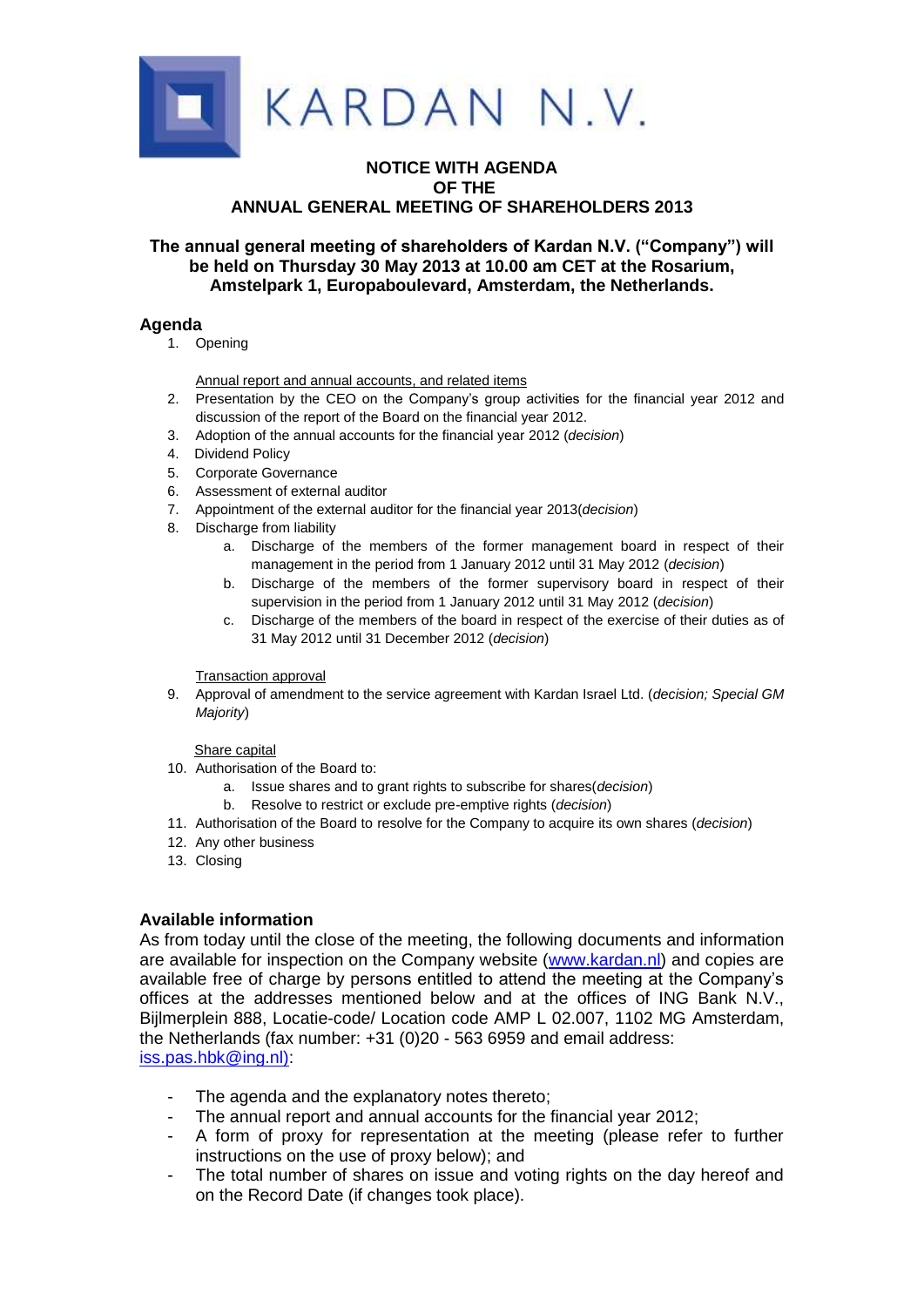

The aforesaid documents will also be available at the annual general meeting of shareholders on **May 30, 2013** ("**General Meeting**").

On April 17, 2012 the total number of shares Kardan N.V. outstanding is 111,824,638 ordinary shares and the number of voting rights is 110,584,039.

## **Registration**

In accordance with the statutory record date as set out in the Dutch Civil Code, those who are registered on **May 2, 2013** ("**Record Date**"), after the processing of settlements on that date, in one of the registers as mentioned hereinafter and who have given notice of their wish to attend the meeting, in accordance with the provisions below, will have the right to attend the General Meeting.

The registers, designated for registered shares, forming part of the collective depot ("*verzameldepot"*), are the registers administered by the institutions affiliated to Euroclear Netherlands ("*aangesloten instellingen*"). The register, designated for other registered shares, is the shareholders' register of the Company.

## **Holders of shares in the collective depot**

In order to obtain entry to the General Meeting and to be able to exercise the rights attached to shares forming part of the collective depot, the holders thereof must register by instructing their affiliated institution to - via ING Bank N.V. - provide the Company with a written declaration stating the name and the number of shares, which are and will be registered for the relevant shareholder on the Record Date. The written declaration is to be received by the Company at the address in the Netherlands mentioned below no later than **May 23 2013, at 5:00 pm CET**. Any restriction in connection with the registration of the shares on May 23, 2013 will be lifted on the next trading day of the shares. The registration receipt ("*registratiebewijs*") provided to the shareholder by the affiliated institution will serve as an attendance card, which must be handed in upon entrance to the General Meeting.

## **Holders of other registered shares**

In order to obtain entry to the General Meeting and to be able to exercise the rights attached to other registered shares, the holders thereof must confirm their attendance in writing to the Company. Their registration is to be received by the Company at the address in the Netherlands mentioned below no later than **May 23, 2013, at 5:00 pm CET.**

## **Holders of securities at TASE**

Holders of beneficial rights to registered shares that are being traded on the Tel Aviv Stock Exchange ("**TASE**") are requested to contact their local bank or broker in Israel, to receive a "Confirmation of Ownership" on the Record Date and this Confirmation of Ownership should be deposited at the address in Israel mentioned below no later than **May 23, 2013, at 5:00 pm (local Israeli time).** For more information about the procedure for the holders of beneficial rights to registered shares that are being traded on TASE please contact Mrs. Ayelet Weller, the Company's Secretary in Israel at the address in Israel mentioned below.

#### **Proxy**

Shareholders (and other persons/entities entitled to attend the meeting) who wish to be represented at the General Meeting by a proxy holder shall register in accordance with what is stated above and shall deposit a written proxy dated after the Record Date (in the form as made available on the Company website), to be received by the